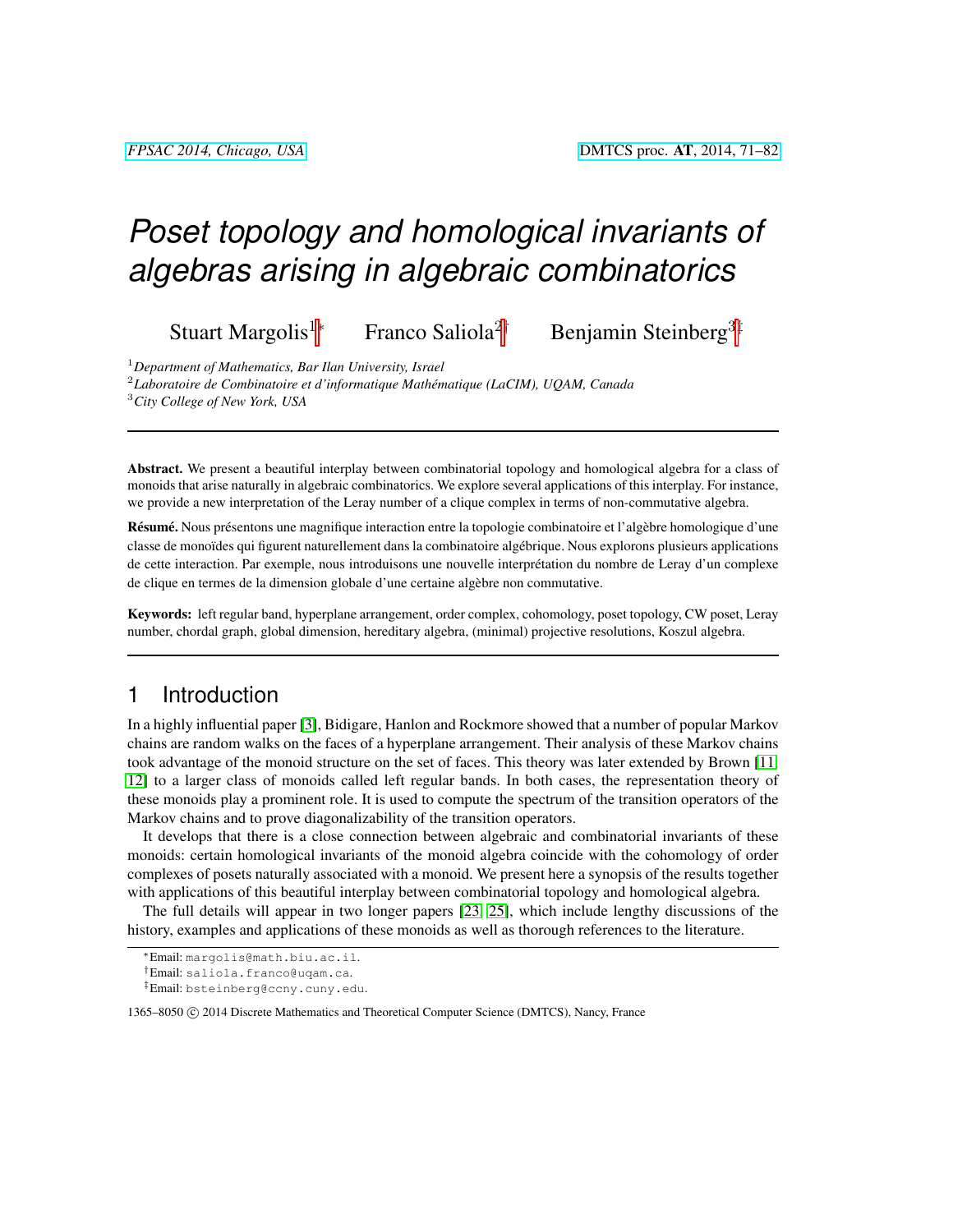## <span id="page-1-1"></span>2 Left Regular Bands

A particularly important class of monoids arising in probability theory and in algebraic combinatorics is the class of left regular bands [\[11,](#page-10-1) [12,](#page-10-2) [13,](#page-11-2) [27,](#page-11-3) [28,](#page-11-4) [7,](#page-10-3) [16\]](#page-11-5).

Definition 2.1 *A* left regular band *is a semigroup* B *satisfying the identities*

<span id="page-1-0"></span>
$$
x^2 = x \text{ for all } x \in B,
$$
\n<sup>(1)</sup>

$$
xyx = xy \text{ for all } x, y \in B. \tag{2}
$$

*In general we will assume in this paper that* B *is finite and has an identity (is a monoid).*

An example arises from the set  $\{0, +, -\}$ , where the monoid operation  $\circ$  satisfies  $x \circ y = x$  if  $x \neq 0$ and  $x \circ y = y$  otherwise. Several important examples of left regular bands arising in combinatorics are submonoids of  $\{0, +, -\}^n$ . These include the monoid structure on both real hyperplane arrangements, matroids, oriented matriods and interval greedoids (see Section [3\)](#page-2-0).

It is known that left regular bands are precisely the homomorphic images of submonoids of  $\{0, +, -\}^n$ , for some n. The paper [\[24\]](#page-11-6) classifies those that are submonoids of some  $\{0, +, -\}^n$ . Almost all the left regular bands appearing so far in the algebraic combinatorics literature embed in  $\{0, +, -\}^n$ ; the main exception are the complex hyperplane monoids discussed in § [5.4](#page-6-0) below.

The following two posets associated with a left regular band play a central role in what follows.

 $\mathscr{R}\text{-}\mathbf{poset.}$  For a monoid M and  $m \in M$ , we let  $mM = \{mm' : m' \in M\}$  denote the *principal right ideal* generated by m. *Green's*  $\mathcal{R}$ -preorder is defined on M by  $m \leq_{\mathcal{R}} n$  if  $mM \subseteq nM$ . The associated equivalence relation is denoted  $\mathscr R$ ; it is one of *Green's relations* on a monoid [\[19\]](#page-11-7).

In a left regular band  $B$ , Green's  $\mathcal{R}$ -preorder admits the following description:

$$
a \leq_{\mathscr{R}} b \text{ iff } ba = a.
$$

Indeed, if  $aM \subseteq bM$ , then  $a = bm$  and so  $ba = b^2m = bm = a$ . Thus, if  $a \leq_{\mathcal{R}} b$  and  $b \leq_{\mathcal{R}} a$ , then  $a = aba = ab = b$ . It follows that B is a poset with respect to  $\leq_{\mathscr{R}}$ . We call this partial order the  $\mathscr{R}\text{-}order$ on B and denote it simply by  $\leq$ . Figures [1](#page-2-1) and [2](#page-3-0) illustrate the  $\mathcal{R}$ -order on specific examples.

**Support Lattice.** For a left regular band B, let  $\Lambda(B)$  denote the set of principal left ideals of B:

$$
\Lambda(B) = \{ Ba : a \in B \}
$$

where  $Ba = \{ba : b \in B\}$ . Then  $\Lambda(B)$  is a poset under inclusion. Furthermore, it is a lattice with intersection as the meet operation (denoted  $\wedge$ ). The map  $\sigma: B \to \Lambda(B)$  given by  $\sigma(a) = Ba$  satisfies the following properties for all  $a, b \in B$ :

$$
\sigma(ab) = \sigma(a) \land \sigma(b) \qquad \text{and} \qquad ab = a \text{ iff } \sigma(b) \ge \sigma(a) \tag{3}
$$

The first property says that  $\sigma$  is a monoid morphism. Note that  $\sigma$  is an order preserving poset morphism: that is, if  $a \leq_{\mathcal{R}} b$ , then  $\sigma(a) \leq \sigma(b)$ . Proofs of these statements can be found in [\[17,](#page-11-8) [11\]](#page-10-1).

Following the standard conventions of lattice theory, we denote by  $\hat{1}$  the top of  $\Lambda(B)$  (which is B, itself) and by 0 the bottom (called the *minimal ideal* of B). In [\[11,](#page-10-1) [12\]](#page-10-2), Brown calls  $\Lambda(B)$  the *support lattice* of B (although he uses the reverse ordering) and σ is called the *support map*.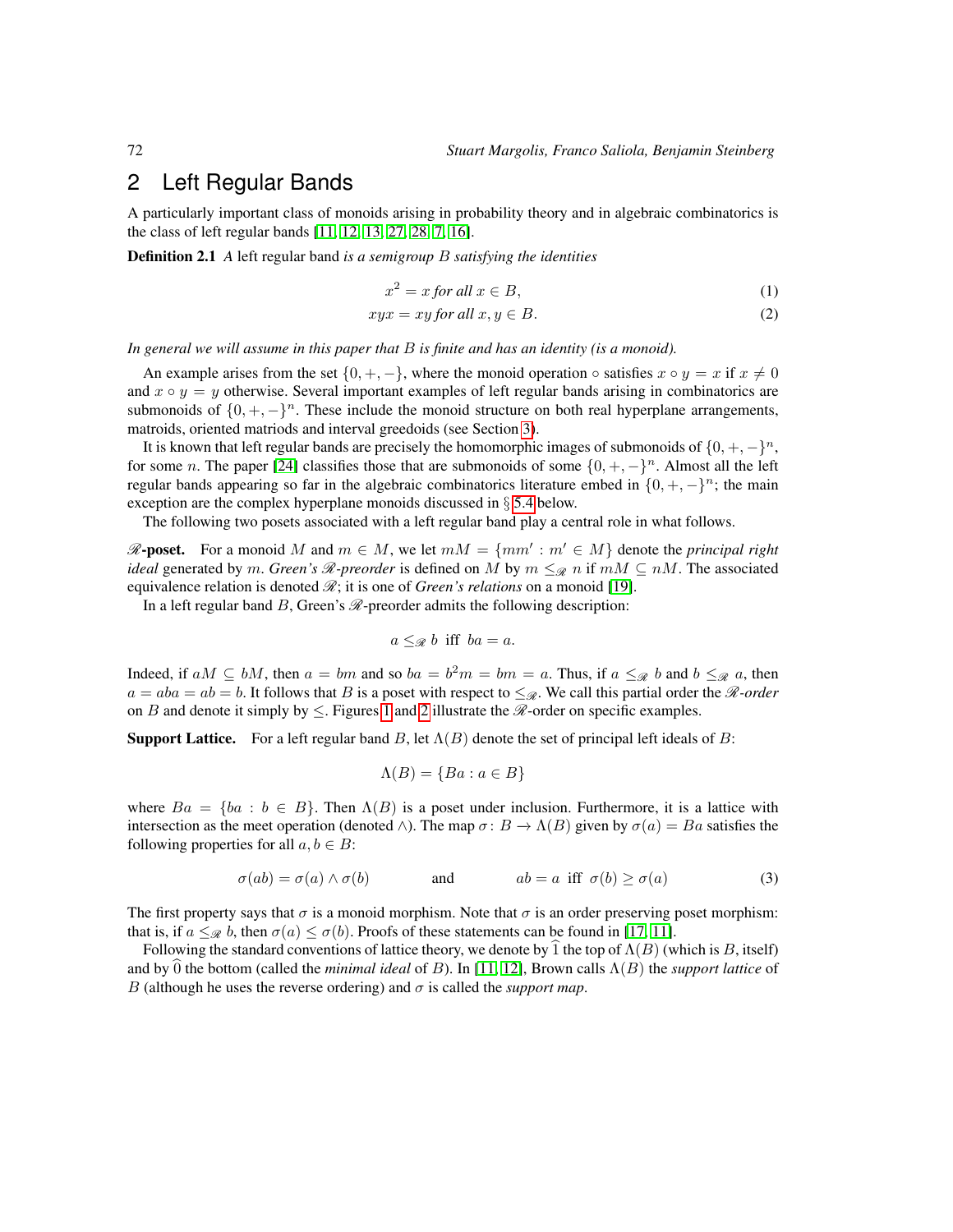## <span id="page-2-0"></span>3 Examples of Left Regular Bands

This section quickly surveys some examples of left regular bands found in the combinatorics literature. Often, these are special cases of certain semigroup-theoretic constructions. Further examples and detailed expositions can be found in [\[23\]](#page-11-0). We also describe a new class of left regular bands introduced in [\[23\]](#page-11-0).

**Free left regular bands.** The *free left regular band* on a set A will be denoted  $F(A)$  and the free left regular band on *n*-generators will be written  $F_n$ . One can view  $F(A)$  as the set of words over A with no repeated letters (*cf.* [\(2\)](#page-1-0)); multiplication is concatenation followed by removal of repetitions (reading from left to right). For example, in  $F_5$  we have  $523 \cdot 13245 = 52314$ . The support lattice of  $F(A)$  can be identified with the power set  $P(A)$  with the operation of union; the support map  $\sigma$  takes a word to the set of letters appearing in the word; Figure [1](#page-2-1) illustrates the  $\mathcal{R}$ -order and the support lattice of  $F({a, b, c})$ .



<span id="page-2-1"></span>**Fig. 1:** The  $\mathcal{R}$ -order and the support lattice of  $F({a, b, c})$ .

Hyperplane face monoids and oriented matroids Hyperplane arrangements, and more generally oriented matroids, provide an important source of examples of left regular bands, which turn out to be submonoids of the left regular band  $\{0, +, -\}^n$  introduced in Section [2.](#page-1-1) We recall the construction and properties of these left regular bands referring the reader to [\[11,](#page-10-1) Appendix A] for details.

A *central hyperplane arrangement* in  $V = \mathbb{R}^n$  is a finite collection A of hyperplanes of V passing through the origin. For each hyperplane  $H \in \mathcal{A}$ , fix a labelling  $H^+$  and  $H^-$  of the two open half spaces of V determined by H; the choice of labels  $H^+$  and  $H^-$  is arbitrary, but fixed throughout. Let  $H^0 = H$ .

The elements of the monoid are the *faces* of A: the non-empty intersections of the form  $x = \bigcap_{H \in \mathcal{A}} H^{\epsilon_H}$ with  $\epsilon_H \in \{0, +, -\}$ . Thus, a face x is completely determined by the sequence  $\varepsilon(x) = (\epsilon_H)_{H \in \mathcal{A}}$ . See Figure [2.](#page-3-0) The image of  $\varepsilon$  identifies the set of faces of A with a submonoid of  $\{0, +, -\}^{\mathcal{A}}$  and so we obtain a monoid structure by defining the product of x and y to be the face with sign sequence  $\varepsilon(x) \circ \varepsilon(y)$ .

The monoid of faces of A is called the *face monoid* and is denoted F. The lattice  $\Lambda(F)$  is isomorphic to the *intersection lattice*  $\mathcal L$  of  $\mathcal A$ ; it consists of the subspaces of V that can be expressed as an intersection of hyperplanes from A. Under this isomorphism, the support map  $\sigma$  corresponds to the map that sends a face  $x$  to the smallest subspace that contains  $x$ .

**Free partially commutative left regular bands.** If  $\Gamma = (V, E)$  is a simple graph, then the *free partially commutative left regular band* associated with  $\Gamma$  is the left regular band  $B(\Gamma)$  with presentation

 $B(\Gamma) = \langle V | xy = yx \text{ for all edges } \{x, y\} \in E \rangle.$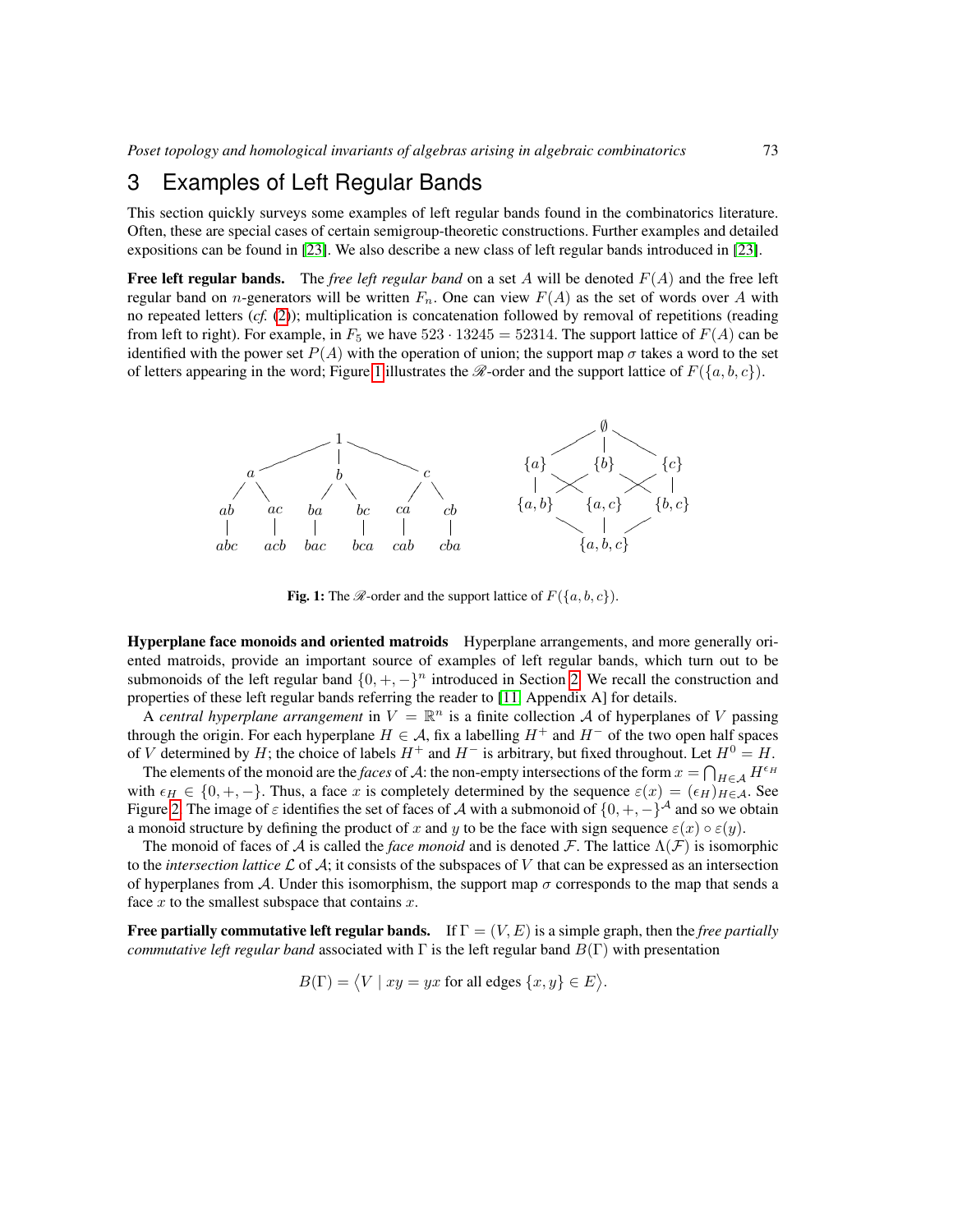

<span id="page-3-0"></span>Fig. 2: Sign sequences of the faces of the arrangement in  $\mathbb{R}^2$  of three distinct lines and the associated  $\mathcal{R}$ -order.

This is the left regular band analogue of free partially commutative monoids (also called *trace monoids* or *graph monoids* [\[18,](#page-11-9) [14\]](#page-11-10)) and of free partially commutative groups (also called *right-angled Artin groups* or *graph groups* [\[31\]](#page-11-11)). For example, if  $\Gamma$  has no edges, then  $B(\Gamma)$  is the free left regular band on the vertex set, whereas if Γ is a complete graph, then  $B(\Gamma)$  is the free semilattice on the vertex set of Γ.

The elements of  $B(\Gamma)$  correspond to acyclic orientations of induced subgraphs of the complementary graph  $\overline{\Gamma}$  of  $\Gamma$ . Indeed, any element w of the free left regular band  $F(V)$ , which is a repetition-free sequence of vertices, gives rise to an acyclic orientation  $\mathcal{O}(w)$  as follows: the vertices of the subgraph are the letters appearing in w; there is an edge  $x \rightarrow y$  if x comes before y in w and if  $\{x, y\}$  is not an edge of  $\Gamma$ .

**Theorem 3.1** *Elements*  $v, w \in F(V)$  *are equal in*  $B(\Gamma)$  *if and only if*  $\sigma(v) = \sigma(w)$  *and*  $\mathcal{O}(v) = \mathcal{O}(w)$ *.* 

The Tsetlin library Markov chain can be modelled as a hyperplane random walk, but is most naturally a random walk on the free left regular band, see [\[11,](#page-10-1) [12\]](#page-10-2) for details. Similarly, the random walk on acyclic orientations of a graph considered by Athanasiadis and Diaconis as a function of a hyperplane walk [\[2\]](#page-10-4) is most naturally a random walk on a free partially commutative left regular band.

Other examples. There are numerous other examples of left regular bands appearing in disguise in the algebraic combinatorics literature and elsewhere, as well as numerous examples of left regular band *semigroups*. These include the face semigroup of an affine hyperplane arrangement, the set of covectors associated with an affine oriented matroid or a T-convex set of topes and the face semigroup of a finite CAT(0) cube complex. These are presented in detail in [\[23,](#page-11-0) [25\]](#page-11-1).

## <span id="page-3-1"></span>4 Statement of the Main Result

Our main result expresses certain algebraic invariants of  $B$  in terms of the cohomology of simplicial complexes associated with its  $\mathcal{R}\text{-}$  poset. This allows us to compute these algebraic invariants using the combinatorics of the poset, which we do for certain classes of left regular bands in the next section.

We begin by describing the algebraic invariants. Fix a commutative ring with unit k. For every element X of the support lattice  $\Lambda(B)$ , the ring k becomes a kB-module via the action

$$
b \cdot \alpha = \begin{cases} \alpha, & \text{if } \sigma(b) \ge X, \\ 0, & \text{otherwise,} \end{cases}
$$

for all  $b \in B$  and  $\alpha \in \mathbb{k}$ . These modules, denoted by  $\mathbb{k}_X$ , are precisely the simple  $\mathbb{k}B$ -modules when  $\mathbb{k}$ is a field [\[11,](#page-10-1) [27\]](#page-11-3). We are interested in computing the algebraic invariants  $\text{Ext}_{kB}^n(\mathbb{k}_X, \mathbb{k}_Y)$  for two such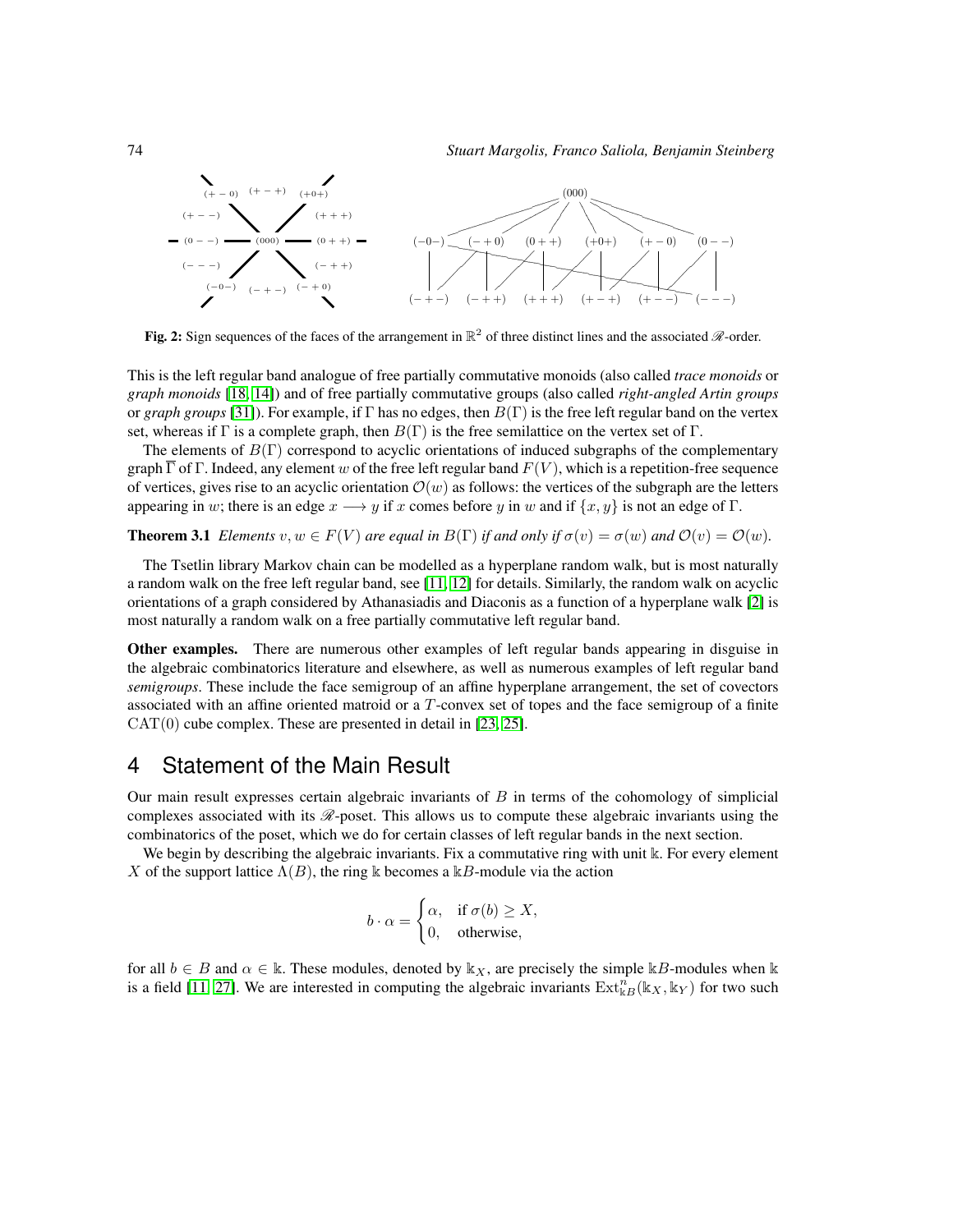modules [\[1\]](#page-10-5). It turns out that these invariants coincide precisely with the cohomology of certain simplicial complexes associated with B, so a detailed description of  $Ext<sup>n</sup>$  is not necessary for what follows. Indeed, the power of the main result resides in the fact that we can compute these algebraic invariants by making use of combinatorial properties of B.

For elements X and Y of the support lattice  $\Lambda(B)$ , pick an element  $y \in B$  with  $\sigma(y) = Y$  and define

$$
B[X,Y] = \{ z \in B : X \le \sigma(z) \text{ and } z \leq_{\mathcal{R}} y \}.
$$

Passing from B to the monoid  $B[X, Y]$  corresponds to the restriction–contraction operation for oriented matroids. This is a subposet of B with respect to Green's  $\mathcal{R}\text{-order}$ . Let  $\Delta(B[X, Y))$  be the *order complex* of the poset  $B[X, Y] \setminus \{y\}$ : it is the simplicial complex whose vertex set is  $B[X, Y] \setminus \{y\}$  and whose simplices are the finite chains in the poset. (Up to isomorphism, this poset does not depend on the choice of  $y \in Y$ .)

<span id="page-4-0"></span>**Theorem 4.1** Let B be a finite left regular band,  $\Bbbk$  a commutative ring with unit, and  $X, Y \in \Lambda(B)$ . Then

$$
\operatorname{Ext}\nolimits^n_{\Bbbk B}(\Bbbk_X,\Bbbk_Y)=\begin{cases} \widetilde{H}^{n-1}(\Delta(B[X,Y)),\Bbbk), & \text{if $X
$$

# 5 Applications of the Main Result

#### *5.1 Quiver with relations of a left regular band algebra*

We begin by investigating applications of the degree 0 and degree 1 cohomology. They encode information about the structure of the monoid algebra  $kB$  and allows us to describe a *quiver presentation* of  $kB$ .



<span id="page-4-1"></span>Fig. 3: The  $\mathcal{R}$ -order on  $F({a, b, c})$  and the quiver of  $\mathbb{E}F({a, b, c})$ .

<span id="page-4-2"></span>**Quiver.** Assume for the moment that  $\bf{k}$  is a field. Then the dimension of the degree 0 cohomology of  $\Delta(B|X, Y)$  counts its number of connected components [\[29\]](#page-11-12). Combined with Theorem [4.1,](#page-4-0) we obtain a combinatorial interpretation of the dimension of  $\text{Ext}^1_{\mathbb{k}B}(\mathbb{k}_X, \mathbb{k}_Y)$ . The dimensions of these spaces carry all the information needed to construct the quiver of an algebra [\[1\]](#page-10-5), which yields the following new description for the quiver of  $k$ B. This is more conceptual and sometimes easier to apply than [\[27\]](#page-11-3).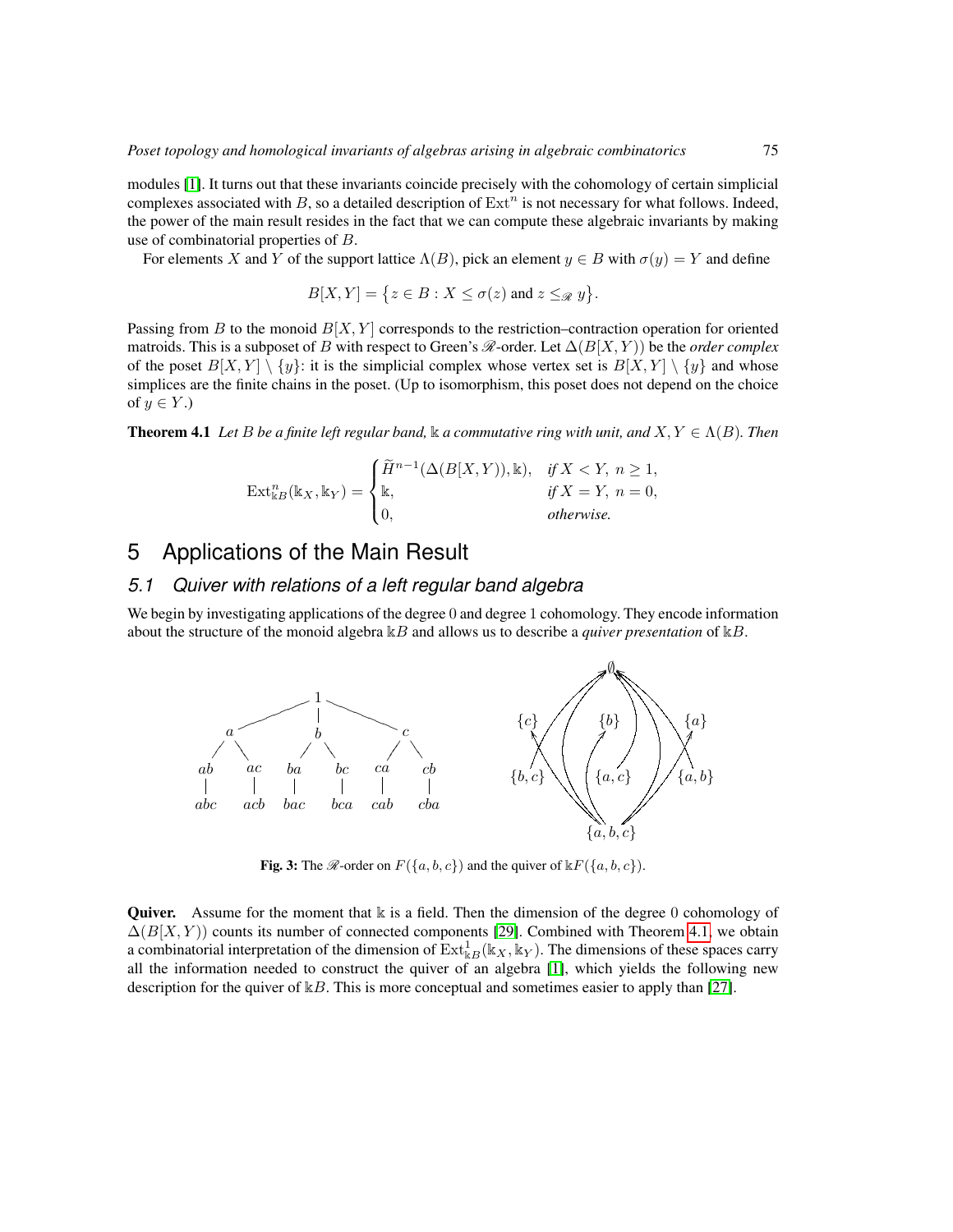**Theorem 5.1** Let B be a finite left regular band and  $\Bbbk$  a field. Then the quiver of  $\Bbbk B$  has vertex set  $\Lambda(B)$ . *The number of arrows from*  $X$  *to*  $Y$  *is zero unless*  $X \leq Y$ *, in which case it is one less than the number of connected components of*  $\Delta(B[X, Y))$ *.* 

The quiver of  $kF_3$  is depicted in Figure [3;](#page-4-1) for instance, there are two arrows from the bottom to the top since there are three connected components in the Hasse diagram of the  $\mathcal{R}$ -order on  $F_3\setminus\{1\}$ . Corollary [5.3](#page-5-0) provides a description of the quiver of  $F_n$  for all  $n \geq 0$ .

Quiver relations. One can think of a quiver as a combinatorial encoding of a special presentation of the algebra by generators and relations: the quiver is a directed graph whose vertices correspond to primitive orthogonal idempotents and whose arrows correspond to a minimal generating set of the radical. Relations take the form of linear combinations of paths of the quiver [\[1\]](#page-10-5). A result of Bongartz [\[1,](#page-10-5) [10\]](#page-10-6) implies that the number of relations involving paths between two vertices in a minimal quiver presentation for a left regular band algebra is determined by the dimension of  $\text{Ext}^2$ . Theorem [4.1](#page-4-0) admits the following corollary.

<span id="page-5-1"></span>Corollary 5.2 *If*  $X < Y$  *in*  $\Lambda(B)$ *, then the number of relations involving paths from*  $X$  *to*  $Y$  *in a minimal* quiver presentation of a left regular band algebra  $\Bbbk B$  is given by  $\dim_{\Bbbk}\widetilde{H}^1(\Delta(B[X,Y)),\Bbbk).$ 

#### <span id="page-5-3"></span>*5.2 Algebras of free left regular bands are hereditary*

A finite dimensional algebra whose left ideals are projective modules is called *hereditary*. This is equivalent to the property that  $Ext<sup>2</sup>$  vanishes; to the property that each submodule of a projective module is projective; and to the property that the global dimension of the algebra is at most 1. A result of Gabriel says that a split basic algebra is hereditary precisely when it has a quiver presentation with an acyclic quiver and no relations [\[1\]](#page-10-5). In section [5.6](#page-7-0) we will see a characterization of those left regular band algebras  $kB$  that are hereditary in terms of the order complex of B, but we foreshadow it by showing that the algebra of the free left regular band is hereditary.

The Hasse diagram of the  $\mathcal{R}$ -order of the free left regular band  $F_n$  is a tree, as are the diagrams of the subposets  $F_n[X, Y]$ . Consequently, the cohomology of the complexes  $\Delta(B[X, Y))$  vanishes in positive degrees. Theorem [5.1](#page-4-2) and Corollary [5.2](#page-5-1) combine to show that  $kF_n$  is hereditary and to describe its quiver.

<span id="page-5-0"></span>**Corollary 5.3** *The algebra*  $\mathbb{k}F_n$  *is hereditary over any field*  $\mathbb{k}$ *. Its quiver has vertex set the subsets of*  $\{1,\ldots,n\}$ *. If*  $X \supseteq Y$ *, then there are*  $|X \setminus Y| - 1$  *arrows from* X *to* Y*. There are no other arrows.* 

This result was first proved by K. Brown using quivers and a counting argument [\[27,](#page-11-3) Theorem 13.1]. Our argument for heredity generalizes to any left regular band whose  $\mathcal{R}$ -order is a tree; we call such left regular bands *right hereditary*. These include the matroid left regular bands of Brown [\[11\]](#page-10-1), the interval greedoid left regular bands of Björner [\[7\]](#page-10-3), and the Rhodes and Karnofsky-Rhodes expansions of a lattice [\[23\]](#page-11-0). We will see in Theorem [5.9](#page-7-1) another, more transparent, proof of Corollary [5.3,](#page-5-0) which also makes it simple to compute the quiver of a right hereditary left regular band.

#### <span id="page-5-2"></span>*5.3 Hyperplane face monoids*

Recall that A denotes a central hyperplane arrangement in a d-dimensional real vector space  $V, \mathcal{L}$  its intersection lattice, and  $\mathcal F$  its left regular band of faces. Without loss of generality, we suppose that the intersection of all the hyperplanes in  $A$  is the origin: otherwise quotient  $V$  by this intersection.

We argue that  $\Delta(B[0,1))$  is a  $(d-1)$ -sphere. The  $\mathcal{R}$ -order on  $\mathcal F$  can be described geometrically as  $y \leq x$  if and only if  $x \subseteq \overline{y}$ , where  $\overline{y}$  denotes the set-theoretic closure of y. This establishes an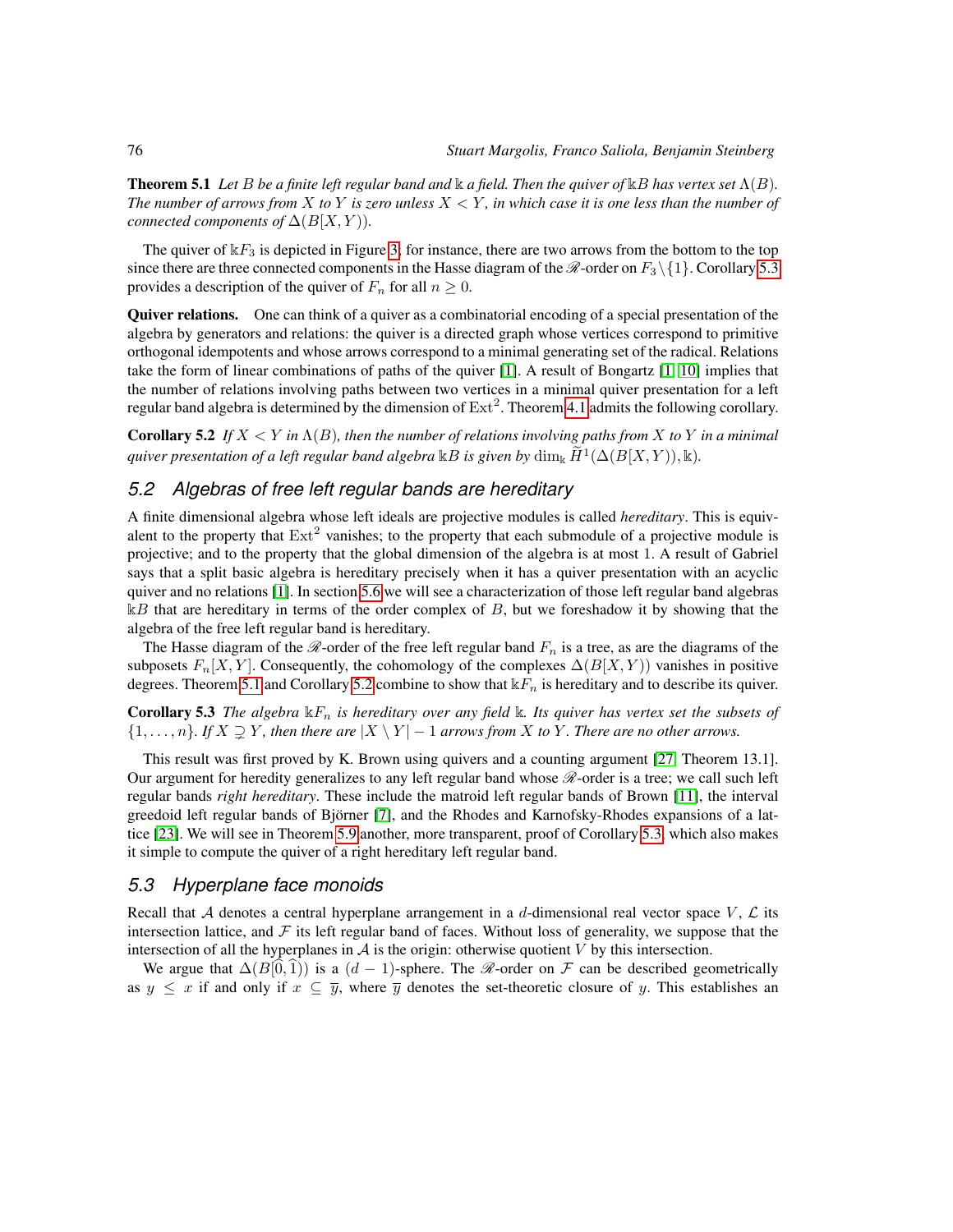order-reversing bijection between  $\mathcal{F} \setminus \{1\}$  and the cells of the regular cell decomposition  $\Sigma$  obtained by intersecting the arrangement with a sphere centered at the origin. The dual of  $\Sigma$  is the boundary of a polytope whose poset of faces is isomorphic to  $\mathcal{F}[13]$  $\mathcal{F}[13]$ . Since the order complex of the poset of faces of a polytope is the barycentric subdivision of the polytope, it follows that  $\Delta(B|0, 1)$ ) is a  $(d - 1)$ -sphere.

This argument also applies to  $\Delta(B[X, Y))$  with  $X \leq Y$  since it corresponds to the hyperplane arrangement in X obtained by intersecting X with the hyperplanes in  $\mathcal A$  containing Y and not X. It follows that  $\Delta(B|X, Y)$ ) is a sphere of dimension  $\dim(X) - \dim(Y) - 1$ . Thus, we recover Lemma 8.3 of [\[28\]](#page-11-4).

**Proposition 5.4** *For*  $X, Y \in \mathcal{L}$  *and*  $n \geq 0$ *,* 

$$
\operatorname{Ext}^n_{\Bbbk\mathcal{F}}(\Bbbk_X,\Bbbk_Y)\cong\begin{cases} \mathbb{k}, & \text{if } Y\subseteq X \text{ and } \dim(X)-\dim(Y)=n, \\ 0, & \text{otherwise.} \end{cases}
$$

**Proof:** We apply Theorem [4.1.](#page-4-0) Since  $\Delta(B[X, Y))$  is a sphere of dimension  $\dim(X) - \dim(Y) - 1$ , it follows that  $\widetilde{H}^{n-1}(\Delta(B[X, Y)), \mathbb{k})$  is 0 unless  $\dim(X) - \dim(Y) = n$ , in which case it is  $\mathbb{k}$ . 
□

It follows that the quiver of  $\&\mathcal{F}$  coincides with the Hasse diagram of  $\mathcal{L}$  ordered by reverse inclusion.

Corollary 5.5 (Saliola [\[28,](#page-11-4) Corollary 8.4]) *The quiver of* kF *has vertex set* L*. The number of arrows from* X *to* Y *is zero unless*  $Y \subsetneq X$  *and*  $\dim(X) - \dim(Y) = 1$ *, in which case there is exactly one arrow.* 

In [\[28\]](#page-11-4) a set of quiver relations for  $\&\mathcal{F}$  was described: for each interval of length two in  $\mathcal L$  take the sum of all paths of length two in the interval. It was also shown that  $k\mathcal{F}$  is a Koszul algebra and that its Koszul dual algebra is isomorphic to the incidence algebra of the intersection lattice  $\mathcal{L}$ .

#### <span id="page-6-0"></span>*5.4 Complex hyperplane face monoids*

There is a left regular band of faces that one can associate with a complex arrangement [\[9\]](#page-10-7) and it turns out that the situation for complex hyperplane arrangements is similar to that of real hyperplane arrangements. Things are slightly more complicated in this setting because the complexes  $\Delta(B[X, Y))$  do not arise from complex hyperplane face monoids. However, a careful analysis of the PL structure of the cell complex associated with the arrangement reveals that  $\Delta(B[X, Y))$  is a sphere of dimension dim<sub>R</sub> X – dim<sub>R</sub> Y – 1, from which we obtain the following analogues of the results from the real case, *cf.* § [5.3.](#page-5-2)

**Proposition 5.6** *For*  $X, Y \in \mathcal{L}$  *and*  $n \geq 0$ *,* 

$$
\operatorname{Ext}^n_{\Bbbk\mathcal{F}}(\Bbbk_X,\Bbbk_Y)\cong\begin{cases} \mathbb{k}, & \text{if } Y\subseteq X \text{ and } \dim_{\Bbbk}(X)-\dim_{\Bbbk}(Y)=n, \\ 0, & \text{otherwise.} \end{cases}
$$

An immediate consequence is that the quiver of  $\mathbb{R} \mathcal{F}$  coincides with the Hasse diagram of the augmented intersection lattice  $\mathcal L$  ordered by reverse inclusion, as was the case for real hyperplane arrangements.

#### *5.5 Geometric left regular bands and commutation graphs*

We say that a left regular band B is *geometric* if, for each  $a \in B$ , the left stabilizer  $\{b \in B \mid b \geq_{\mathcal{R}} a\}$ of a is commutative (and hence a lattice under the order  $\leq_{\mathscr{R}}$  with the meet given by the product). The left regular bands associated to hyperplane arrangements, oriented matroids and CAT(0) cube complexes are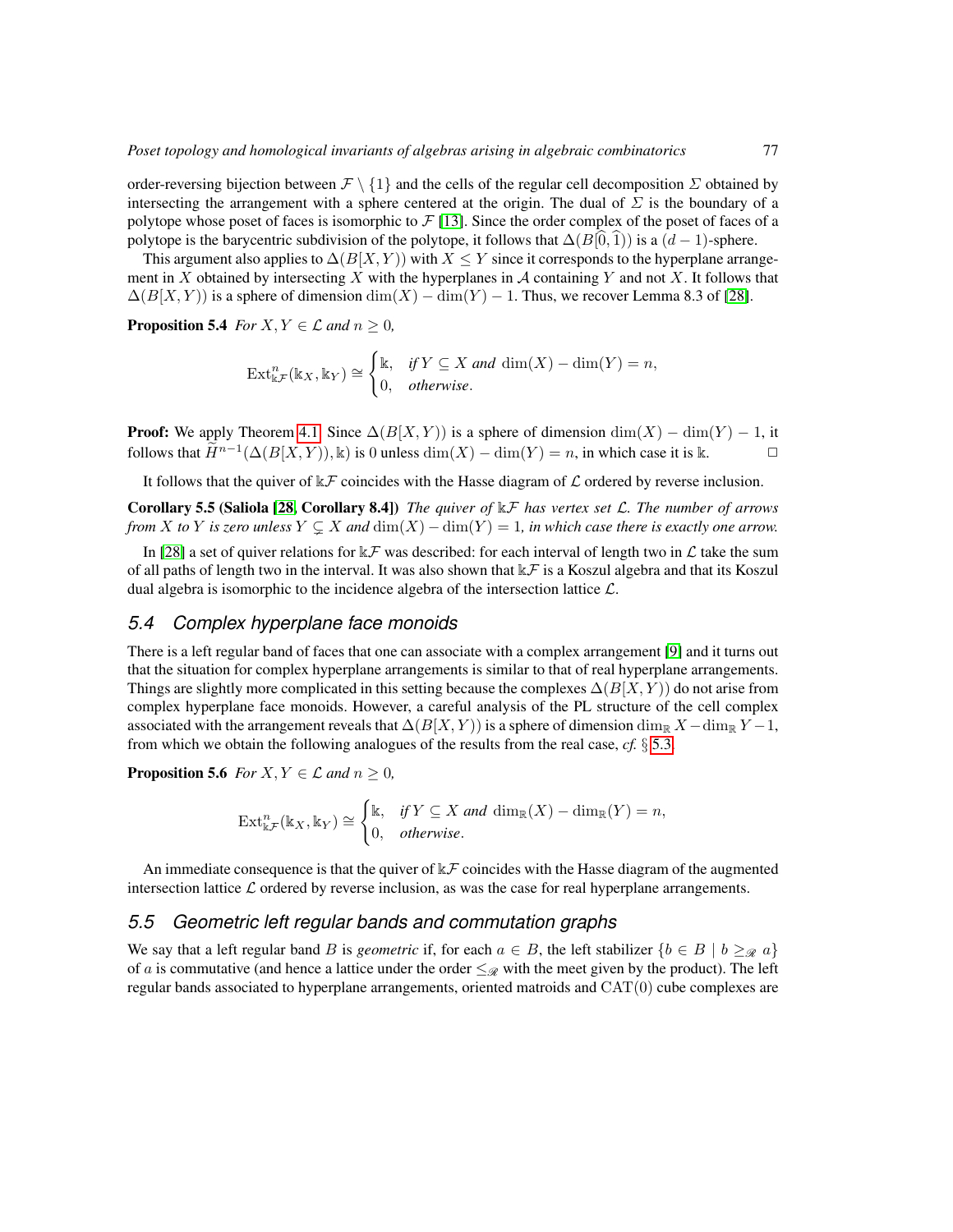geometric, whence the name. Almost all the left regular bands appearing so far in the algebraic combinatorics literature embed in  $\{0, +, -\}^n$  and hence are geometric (see the discussion in § [2\)](#page-1-1).

For a finite geometric left regular band B, we will use the following special case of Rota's cross-cut theorem [\[26,](#page-11-13) [6\]](#page-10-8) to provide a simplicial complex homotopy equivalent to the order complex  $\Delta(B|\hat{0}, \hat{1})$  of  $B \setminus \{1\}$ . This second complex simplifies the computation of the quiver of  $\mathbb{R}B$ .

Theorem 5.7 (Rota) *Let* P *be a finite poset such that any subset of* P *with a common lower bound has a meet. Define a simplicial complex* K *with vertices the maximal elements of* P *and with simplices those subsets with a common lower bound. Then* K *is homotopy equivalent to the order complex*  $\Delta(P)$ *.* 

We also need the well-known notion of the *clique complex* or *flag complex*  $\text{Cliq}(G)$  of a simple graph  $G$ : it is the simplicial complex whose vertices are the vertices of  $G$  and whose simplices are the subsets of vertices that induce a complete subgraph. Notice that G is the 1-skeleton of  $\text{Cliq}(G)$  and that  $\text{Cliq}(G)$ is obtained by 'filling in' the 1-skeleton of every  $q$ -simplex found in  $G$ .

Let  $\mathcal{M}(B)$  be the set of maximal elements of  $B \setminus \{1\}$  and let  $\Gamma(\mathcal{M}(B))$  be the *commutation graph* of  $\mathcal{M}(B)$ : that is, the graph whose vertex set is  $\mathcal{M}(B)$  and whose edges are pairs  $(a, b)$  such that  $ab = ba$ . For oriented matroids, the commutation graph is known as the *cocircuit graph* in the literature [\[8\]](#page-10-9).

<span id="page-7-2"></span>**Theorem 5.8** *If* B *is a finite geometric left regular band, then*  $\Delta(B|\widehat{0},\widehat{1})$ *) is homotopy equivalent to the clique complex*  $\text{Cliq}(\Gamma(\mathcal{M}(B)))$  *of the commutation graph*  $\Gamma(\mathcal{M}(B))$  *of the maximal elements of*  $B \setminus \{1\}$ *.* 

Theorem [5.8](#page-7-2) can be used to give another proof that if a left regular band  $B$  is right hereditary, then  $\Bbbk B$ is hereditary (*cf.* Section [5.2\)](#page-5-3). It also leads to an easy computation of the quiver.

<span id="page-7-1"></span>Theorem 5.9 *Let* B *be a finite, right hereditary, left regular band and* k *a field. Then* kB *is hereditary. Its quiver has vertex set*  $\Lambda(B)$ *. The number of arrows from* X *to* Y *is zero if*  $X \nleq Y$ *; otherwise, it is one less than the number of children of y with support greater than or equal to* X *(for any*  $y \in B$  *with*  $\sigma(y) = Y$ *).* 

Theorem [5.9](#page-7-1) covers the algebras of nearly all the left regular bands considered by K. Brown in [\[11\]](#page-10-1) (except the hyperplane monoids) and the interval greedoid left regular bands of Björner [\[7\]](#page-10-3).

#### <span id="page-7-0"></span>*5.6 Global dimension of a left regular band algebra*

We now turn to applications of the higher degree cohomology spaces, especially the first degree for which the higher degree cohomology vanishes. This "vanishing degree" relates the *Leray number* of the simplicial complex with the *global dimension* of the monoid algebra.

The *global dimension* gl. dim A of a finite dimensional algebra A over a field k is the smallest integer n such that  $\text{Ext}_{A}^{m}(S_1, S_2) = 0$  for all  $m > n$  and all simple A-modules  $S_1$  and  $S_2$  (see [\[1\]](#page-10-5)). An algebra A has global dimension zero if and only if it is semisimple; it has gl. dim  $A \leq 1$  if and only if it is hereditary.

<span id="page-7-3"></span>Theorem 5.10 *Let* B *be a finite left regular band and* k *a field. Then*

gl. dim  $\Bbbk B = \min\{n : \widetilde{H}^n(\Delta(B[X, Y)), \Bbbk) = 0$  for all  $X, Y \in \Lambda(B)$  with  $X < Y\}$ .

*In particular, one has* gl. dim  $kB \leq m$  *where* m *is the length of the longest chain in*  $\Lambda(B)$ *.* 

As an immediate corollary, we obtain a characterization of those algebras  $kB$  that are hereditary in terms of the order complex of B.

Corollary 5.11 *The monoid algebra* kB *of a left regular band is hereditary if and only if each connected component of each simplicial complex*  $\Delta(B[X, Y))$ *, for*  $X \le Y \in \Lambda(B)$ *, is acyclic.*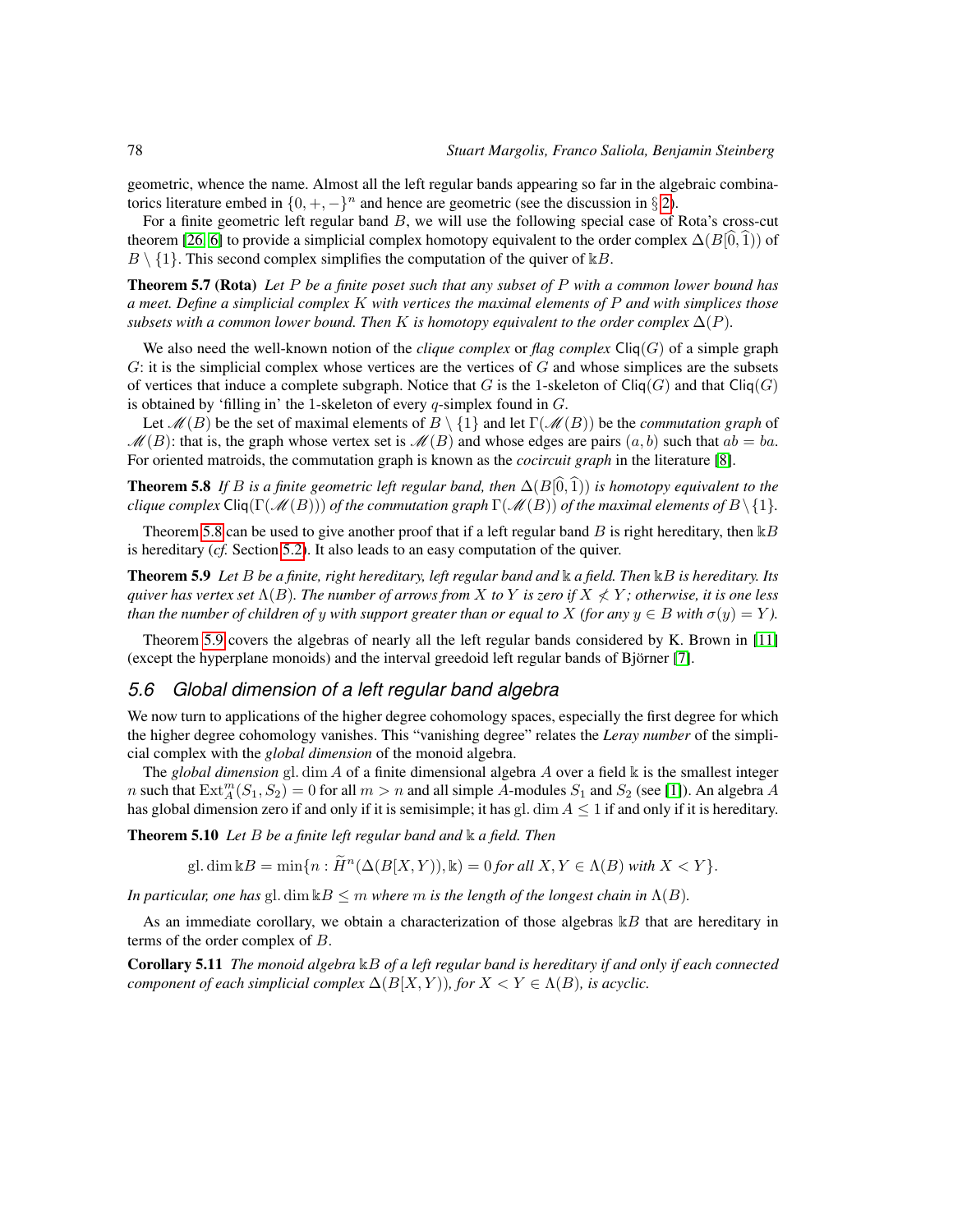#### *5.7 Leray numbers and an improved upper bound on global dimension*

We can improve on the upper bound from Theorem [5.10](#page-7-3) using the Leray number of a simplicial complex. The  $\Bbbk$ -*Leray number* of a simplicial complex K with vertex set V is

$$
L_{\mathbb{k}}(K) = \min\left\{d : \widetilde{H}^i(K[W], \mathbb{k}) = 0 \text{ for all } i \geq d \text{ and all } W \subseteq V\right\},\
$$

where  $K[W]$  denotes the subcomplex of K consisting of all simplices whose vertices belong to W.

Theorem 5.12 *Let* B *be a finite left regular band and* k *a field. Then* gl. dim kB *is bounded above by the Leray number*  $L_k(\Delta(B))$  *of the order complex of*  $B$ *.* 

Originally, interest in Leray numbers came about because of connections with Helly-type theorems [\[30,](#page-11-14) [22,](#page-11-15) [21\]](#page-11-16): the Leray number of a simplicial complex provides an obstruction for realizing the complex as the nerve of a collection of compact convex subsets of  $\mathbb{R}^d$ . Leray numbers also play a role in combinatorial commutative algebra:  $L_k(K)$  turns out to be the Castelnuovo-Mumford regularity of the Stanley-Reisner ring of K over  $\Bbbk$  [\[21\]](#page-11-16); or equivalently,  $L_{\Bbbk}(K) + 1$  is the regularity of the face ideal of K [\[20\]](#page-11-17).

In section [5.8,](#page-8-0) we give a new interpretation to the Leray number of the clique complex of a graph in terms of non-commutative algebra.

#### <span id="page-8-0"></span>*5.8 Leray numbers and free partially commutative left regular bands*

In this section, we prove that the global dimension of a free partially commutative left regular band  $B(\Gamma)$ is equal to the Leray number of the clique complex of the graph Γ.

**Theorem 5.13** *Let*  $\Gamma = (V, E)$  *be a finite graph and*  $\Bbbk$  *a commutative ring with unit. Then, for*  $W \subseteq U \subseteq$ *V* and  $n \geq 1$ , we have

$$
\operatorname{Ext}^n_{\Bbbk B(\Gamma)}(\Bbbk_U,\Bbbk_W)=\widetilde{H}^{n-1}(\operatorname{Cliq}(\Gamma[U\setminus W]),\Bbbk).
$$

**Proof:** We present here the proof of the special case  $W = \emptyset$  and  $U = V$  (it turns out that the general case reduces to this case). The maximal elements of  $B(\Gamma) \setminus \{1\}$  are the elements of V. The commutation graph for this set is exactly Γ. Since  $B(\Gamma)$  is a geometric left regular band, we conclude  $\Delta(B[0,1))$  is homotony equivalent to Cliq(Γ) by Theorem 5.8. The theorem now follows from Theorem 4.1 homotopy equivalent to Cliq(Γ) by Theorem [5.8.](#page-7-2) The theorem now follows from Theorem [4.1.](#page-4-0)

Our first corollary characterizes the free partially commutative left regular bands with a hereditary kalgebra. A graph is said to be *chordal* if it contains no induced cycle of length greater than 3. It is known that  $L_k(K) \leq 1$  if and only if K is the clique complex of a chordal graph, cf. [\[23,](#page-11-0) [30,](#page-11-14) [22\]](#page-11-15).

Corollary 5.14 *If* k *is a field and* Γ *a finite graph, then the global dimension of* kB(Γ) *is the* k*-Leray number*  $L_{\mathbb{k}}(\text{Cliq}(\Gamma))$ *. In particular,*  $\mathbb{k}B(\Gamma)$  *is hereditary if and only if*  $\Gamma$  *is a chordal graph.* 

Our next corollary computes the quiver of the algebra of a free partially commutative left regular band.

**Corollary 5.15** *Let*  $\Gamma = (V, E)$  *be a finite graph. The quiver of*  $\mathbb{E}B(\Gamma)$  *has vertex set the power set of* V. *If*  $U \supsetneq W$ , then the number of arrows from U to W is one less than the number of connected components *of*  $\Gamma[U \setminus W]$ *. There are no other arrows.* 

It is easy to see that if  $\Gamma$  is *triangle-free*, that is, has no 3-element cliques, then Cliq( $\Gamma$ ) =  $\Gamma$  and so  $L_k(\text{Cliq}(\Gamma)) = 2$  unless Γ is a forest (in which case Γ is chordal). This provides a natural infinite family of finite dimensional algebras of global dimension 2.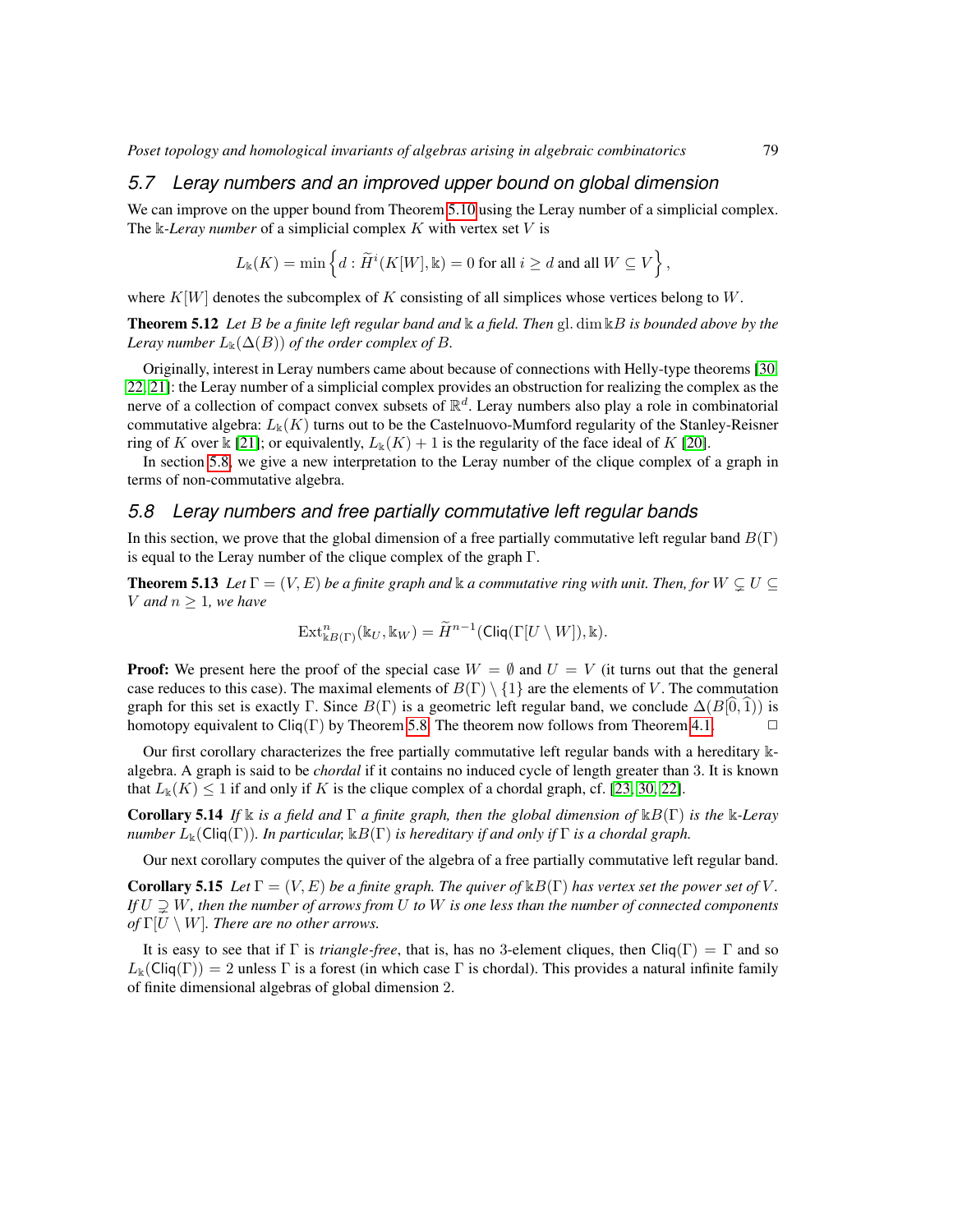#### *5.9 CW left regular bands and minimal projective resolutions*

In this last section, we indicate how one can use topological properties of the  $\mathcal{R}\text{-}$ poset of a left regular band B to construct minimal projective resolutions of the modules  $\mathbb{k}_X$  (recall that these are all the simple  $\mathbb{R}$ B-modules when  $\mathbb{R}$  is a field, *cf*. § [4\)](#page-3-1).

For this section, we assume that  $B$  is a finite left regular band, but allow it to be a semigroup. To simplify notation below, we write  $B_{\geq X}$  for  $B[X, 1]$ , which we call the *contraction* of B to X (it corresponds to the usual notion of contraction in hyperplane and oriented matroid theory). We say that B is *connected* if each  $\Delta(B_{>X})$  is connected; this is automatic if B is a monoid since 1 is a greatest element and hence  $\Delta(B_{\geq X})$  is in fact contractible. In [\[25\]](#page-11-1) it is proved using Theorem [4.1](#page-4-0) that kB is unital if and only if B is connected and, moreover, the  $\Delta(B_{\geq X})$  are all acyclic in this case.

Theorem 5.16 *Let* B *be a connected left regular band and* k *a commutative ring with unit. Then the*  $a$ ugmented simplicial chain complex  $C_{\bullet}(\Delta(B_{\geq X}); \Bbbk) \stackrel{\varepsilon}{\longrightarrow} \Bbbk_X$  is a  $\Bbbk B$ -projective resolution.

Notice that  $C_0(\Delta(B_{\geq X}); \mathbb{k}) = \mathbb{k}B_{\geq X}$  and hence this resolution is almost never minimal. We can improve upon this to get a minimal resolution by taking advantage of the fact that the  $\mathcal{R}$ -posets of many of the examples we have been discussing have very nice topology. For instance, for real and complex hyperplane face monoids, the subposets  $B[X, Y)$  are the face posets of spheres (see §§ [5.3](#page-5-2)[–5.4\)](#page-6-0).

Following [\[5\]](#page-10-10), we say that a poset P is a *CW poset* if it is the face poset of a finite regular CW complex; we denote the associated CW complex by  $\Sigma(P)$ .

Motivated by the many examples, we formulate the following definition. We say that a left regular band B is a *CW left regular band* if  $B_{\geq X}$  is a connected CW poset for all  $X \in \Lambda(B)$ . For example, the set of faces of a central or affine hyperplane arrangement or the set of covectors of an oriented matroid (possibly affine) is a CW left regular band. The face poset of a  $CAT(0)$  cube complex [\[31,](#page-11-11) [15\]](#page-11-18) also admits a CW left regular band structure. Tree space [\[4\]](#page-10-11), sometimes called the tropical Grassmannian, is an example of a CAT(0) cube complex of combinatorial interest.

The enumerative combinatorics of a CW left regular band is like that of a hyperplane arrangement or an oriented matroid. The support semilattice is Cohen-Macaulay and the f-vector is determined by the support semilattice via an analogue of Zaslavsky's theorem. See [\[25\]](#page-11-1) for details.

<span id="page-9-0"></span>**Theorem 5.17** *Let* B *be a finite CW left regular band,*  $X \in \Lambda(B)$  *and let* k *be a field. Then the augmented cellular chain complex*  $C_{\bullet}(\Sigma(B_{>X}); \Bbbk) \longrightarrow \Bbbk_X$  *is the minimal projective resolution of*  $\Bbbk_{\geq X}$ *.* 

*In particular, this applies to the case where* B *is the face monoid of a (central or affine) real or complex hyperplane arrangement, the set of covectors of an oriented matroid or oriented interval greedoid, or the face monoid of a* CAT(0) *cube complex.*

The key ingredient in the proof of Theorem [5.17](#page-9-0) is that if  $B$  is a CW left regular band, then  $B$  acts on the CW complex  $\Sigma(B)$ . Since  $\Sigma(B)$  is acyclic, its augmented chain complex becomes an acyclic chain complex of  $kB$ -modules, which turn out to be projective.

For CW left regular bands, we can also prove that  $kB$  is a Koszul algebra, identify its Koszul dual algebra and its Ext-algebra and describe a presentation by quiver with relations. Below,  $\text{Inc}_k(P)$  denotes the incidence algebra of a poset P over the ring k. The full details are presented in [\[25\]](#page-11-1).

Theorem 5.18 *Let* B *be a finite CW left regular band and let* k *be a field. Then* kB *is a Koszul algebra, its Koszul dual algebra is*  $kB^! \cong \text{Inc}_k(\Lambda(L)^{op})$  *and its Ext-algebra is*  $\text{Ext}(kB) \cong \text{Inc}_k(\Lambda(L))$ *.*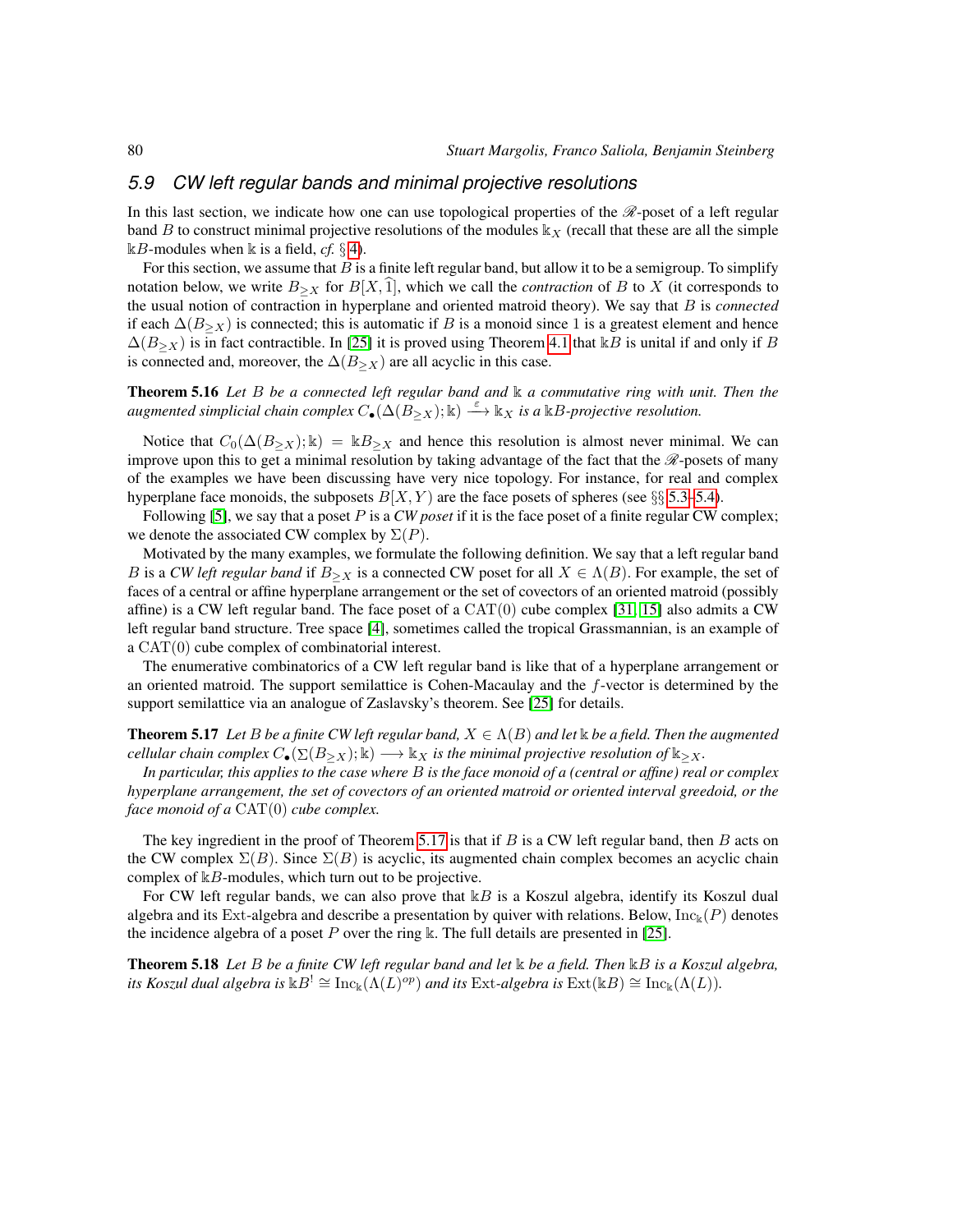## Acknowledgements

The first author wishes to warmly thank the Center for Algorithmic and Interactive Scientific Software, CCNY, CUNY for inviting him to be a Visiting Professor during part of the research of this paper. The second author was supported in part by NSERC and FRQNT. The third author was supported in part by NSERC. The first and third authors' research was supported by Grant No. 2012080 from the United States–Israel Binational Science Foundation (BSF). Some of the research of this paper was done while the third author was at the School of Mathematics and Statistics of Carleton University. Finally, the authors really appreciate the thoroughness, care, and thoughtful comments from the referees.

### **References**

- <span id="page-10-5"></span>[1] I. Assem, D. Simson, and A. Skowronski. ´ *Elements of the representation theory of associative algebras. Vol. 1*, volume 65 of *London Mathematical Society Student Texts*. Cambridge University Press, Cambridge, 2006.
- <span id="page-10-4"></span>[2] C. A. Athanasiadis and P. Diaconis. Functions of random walks on hyperplane arrangements. *Adv. in Appl. Math.*, 45(3):410–437, 2010.
- <span id="page-10-0"></span>[3] P. Bidigare, P. Hanlon, and D. Rockmore. A combinatorial description of the spectrum for the Tsetlin library and its generalization to hyperplane arrangements. *Duke Math. J.*, 99(1):135–174, 1999.
- <span id="page-10-11"></span>[4] L. J. Billera, S. P. Holmes, and K. Vogtmann. Geometry of the space of phylogenetic trees. *Adv. in Appl. Math.*, 27(4):733–767, 2001.
- <span id="page-10-10"></span>[5] A. Björner. Posets, regular CW complexes and Bruhat order. *European J. Combin.*, 5(1):7–16, 1984.
- <span id="page-10-8"></span>[6] A. Björner. Topological methods. In *Handbook of combinatorics, Vol. 1, 2*, pages 1819–1872. Elsevier, Amsterdam, 1995.
- <span id="page-10-3"></span>[7] A. Björner. Random walks, arrangements, cell complexes, greedoids, and self-organizing libraries. In *Building bridges*, volume 19 of *Bolyai Soc. Math. Stud.*, pages 165–203. Springer, Berlin, 2008.
- <span id="page-10-9"></span>[8] A. Björner, M. Las Vergnas, B. Sturmfels, N. White, and G. M. Ziegler. *Oriented matroids*, volume 46 of *Encyclopedia of Mathematics and its Applications*. Cambridge University Press, Cambridge, second edition, 1999.
- <span id="page-10-7"></span>[9] A. Björner and G. M. Ziegler. Combinatorial stratification of complex arrangements. *J. Amer. Math. Soc.*, 5(1):105–149, 1992.
- <span id="page-10-6"></span>[10] K. Bongartz. Algebras and quadratic forms. *J. London Math. Soc. (2)*, 28(3):461–469, 1983.
- <span id="page-10-1"></span>[11] K. S. Brown. Semigroups, rings, and Markov chains. *J. Theoret. Probab.*, 13(3):871–938, 2000.
- <span id="page-10-2"></span>[12] K. S. Brown. Semigroup and ring theoretical methods in probability. In *Representations of finite dimensional algebras and related topics in Lie theory and geometry*, volume 40 of *Fields Inst. Commun.*, pages 3–26. Amer. Math. Soc., Providence, RI, 2004.